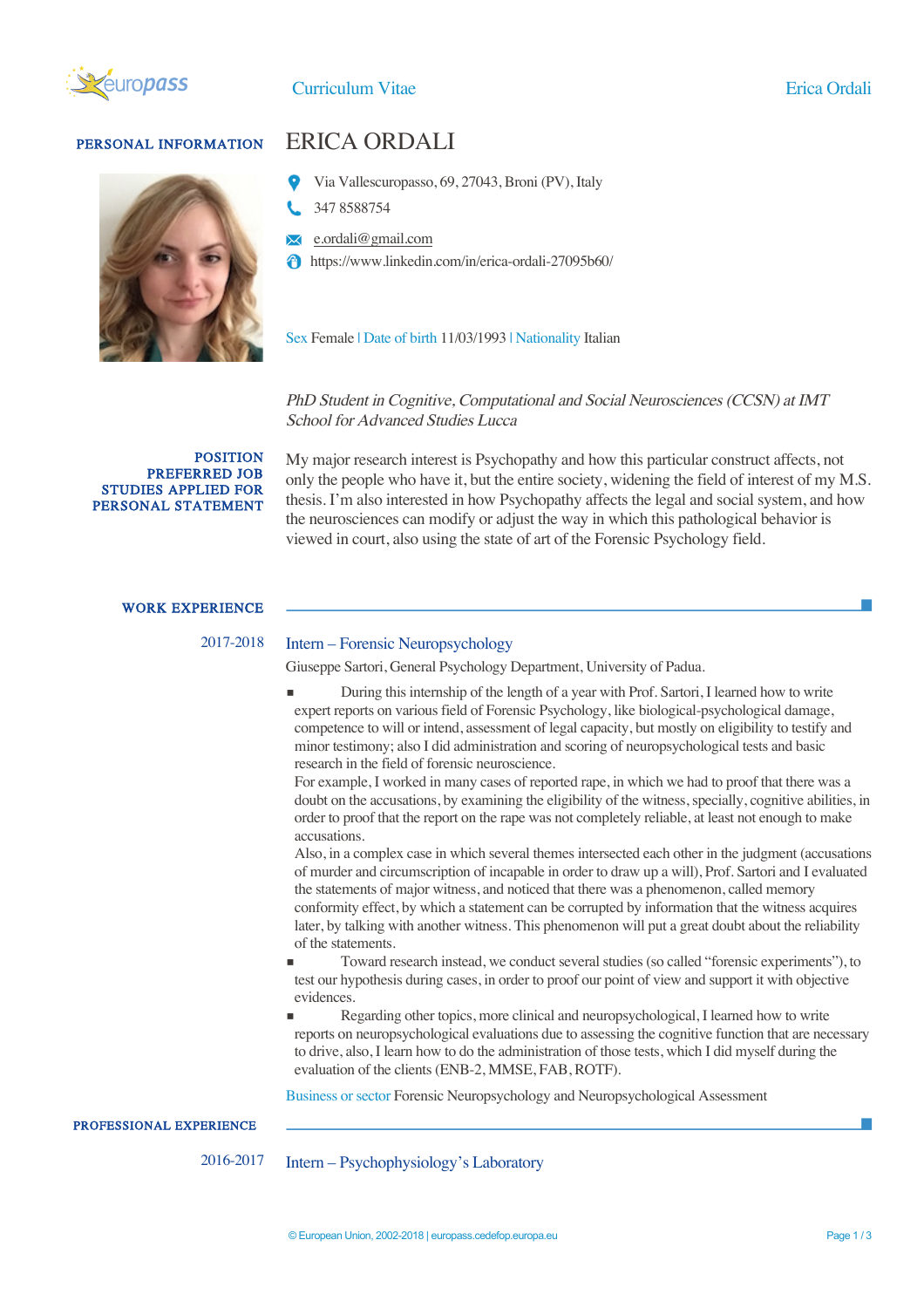

### Curriculum Vitae Erica Ordali

Alessandro Angrilli, General Psychology Department, University of Padua.

- During this internship with Prof. Angrilli, we worked on an experimental design for my thesis, due to study emotional reactions of people with psychopathy traits.
- To do that, we created a population of 250 male students who where more likely to show psychopathy traits, on a basis of the results of a series of specialized tests: LSRP (Levenson Self-Report Psychopathy Scale); NPI (Narcissistic Personality Inventory); IRI (Interpersonal Reactivity Index); MPQ-BF (Multidimensional Personality Questionnaire – Brief Form). Then, we measured them their blood pressure and selected the 45 who had the highest and lower blood pressure parameters. To this 45 males were given a task of emotional value: they had to watch a series of films created to elicit specifics emotions (like fear, commotion, sexual excitement, or neutral state) while their psychophysiological parameters were measured (heart rate, EEG, corrugator muscle, eye blink and startle reflex). The hypothesis was that, like in the Psychopathy

construct, people with the higher psychopathic traits, paired with lower blood pressure parameters, would show a decreased reaction to emotional stimuli.

Instead, we found that our sample with the highest psychopathy traits presented a set of traits more associated with antisocial behavior (and so, with Secondary Psychopathy) and, for this reason, they were more physiologically activated, confirming the hypothesis that Psychopathy is a complex construct, composed by two different sub-types, Primary or Affective Psychopathy and Secondary or Antisocial Psychopathy, that affect the individuals in various and different ways.

Business or sector Psychophysiology

# EDUCATION

# 2015-2017 M. S., Clinical Psychology

University of Padua, Italy.

This course gave the possibility to do lessons and exams in English (which I did: Affective Neuroscience and Psychopathology and Psychobiology of Psychotic Disorders) Thesis Title: Differences in blood pressure reactivity: Emotional reactions and psychopathy traits. Thesis Advisors: Prof. Alessandro Angrilli

# 2012-2015 B. S., Psychological Sciences

University of Pavia, Italy.

Thesis Title: Modeling psychiatric and cultural possession phenomena with suggestion and fMRI. Thesis Advisors: Prof. Piergiorgio Argentero

# PERSONAL SKILLS

### Mother tongue(s) Italian

| Other language $(s)$ | <b>UNDERSTANDING</b>                                                        |                | <b>SPEAKING</b> |                                      | <b>WRITING</b> |  |  |
|----------------------|-----------------------------------------------------------------------------|----------------|-----------------|--------------------------------------|----------------|--|--|
|                      | Listening                                                                   | Reading        |                 | Spoken interaction Spoken production |                |  |  |
| English              | <b>B</b> <sub>2</sub>                                                       | B <sub>2</sub> | B <sub>2</sub>  | B2                                   | B <sub>2</sub> |  |  |
|                      | Levels: A1/A2: Basic user - B1/B2: Independent user - C1/C2 Proficient user |                |                 |                                      |                |  |  |
|                      | <b>Common European Framework of Reference for Languages</b>                 |                |                 |                                      |                |  |  |